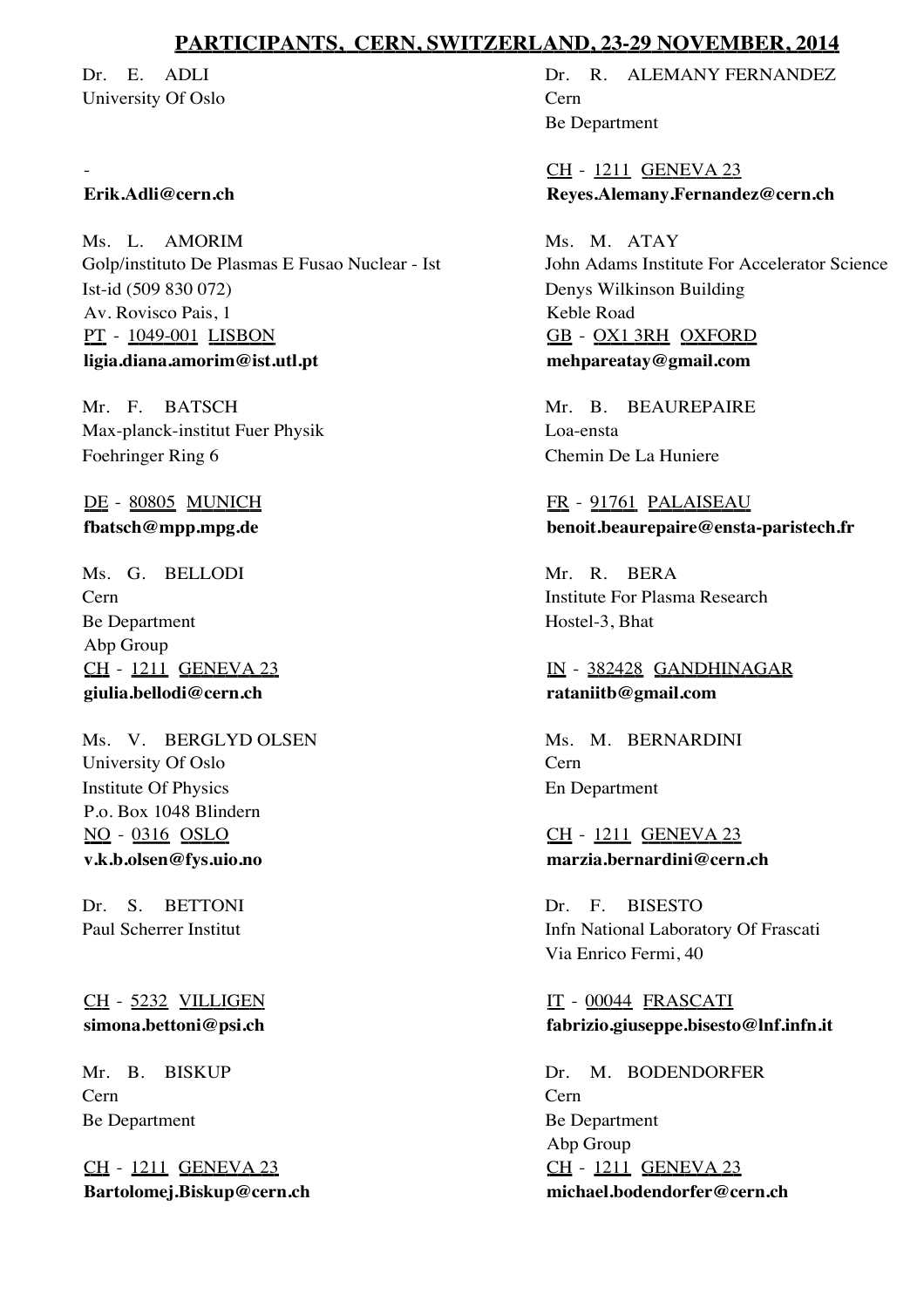Ms. E. BOELLA Golp/instituto De Plasmas E Fusao Nuclear Av. Rovisco Pais, 1 Ist-id (509 830 072) PT - 1049-001 LISBON **elisabetta.boella@ist.utl.pt**

Dr. C. BRACCO Cern Te Department

CH - 1211 GENEVA 23 **chiara.bracco@cern.ch**

Mr. S. CALATRONI Cern Te Department

CH - 1211 GENEVA 23 **sergio.calatroni@cern.ch**

Mr. A. CASTILLO RAMIREZ Peoples' Friendship University Of Russia Moscow Miklukho-maklaya Str. 6

RU - 117198 MOSCOW **erwinschodringer@gmail.com**

Mr. J. COLE Imperial College London Prince Consort Road Blackett Laboratory GB - SW7 2AZ LONDON **j.cole11@imperial.ac.uk**

Dr. B. DALENA Cea-saclay Bat. 130 Point Courrier 17 Dsm/irfu/sacm FR - 91191 GIF-SUR-YVETTE **barbara.dalena@cea.fr**

Mr. H. DING Lmu Am Coulombwall 1 Faculty Of Physics DE - 85748 GARCHING BEI MUNCHEN **hao.ding@physik.uni-muenchen.de**

Mr. K. BOROZ Leibniz Universitat Hannover Rotermundstr. 17 A

DE - 30165 HANNOVER **K.Boroz@gmx.de**

BRYANT Imperial College London Mr. J. South Kensington Campus

GB - SW7 2AZ LONDON **jonathan.bryant12@imperial.ac.uk**

Mr. F. CARDELLI La Sapienza University Of Rome Piazzale Aldo Moro 5

IT - 00135 ROME **fabio.cardelli@uniroma1.it**

Dr. A. CHANCE Cea-saclay Bat. 130 Point Courrier 33 Cea/irfu FR - 91191 GIF-SUR-YVETTE **antoine.chance@cea.fr**

DALE Desy Bldg. 1e/02.533 Dr. J. Notkestr. 85 DE - 22607 HAMBURG **john.dale@desy.de**

Dr. L. DEACON University College London Gower Street

GB - WC1E 6BT LONDON **lawrence.deacon@ucl.ac.uk**

DOEBERT Cern Rf Group Dr. Be Department S. CH - 1211 GENEVA 23 **steffen.doebert@cern.ch**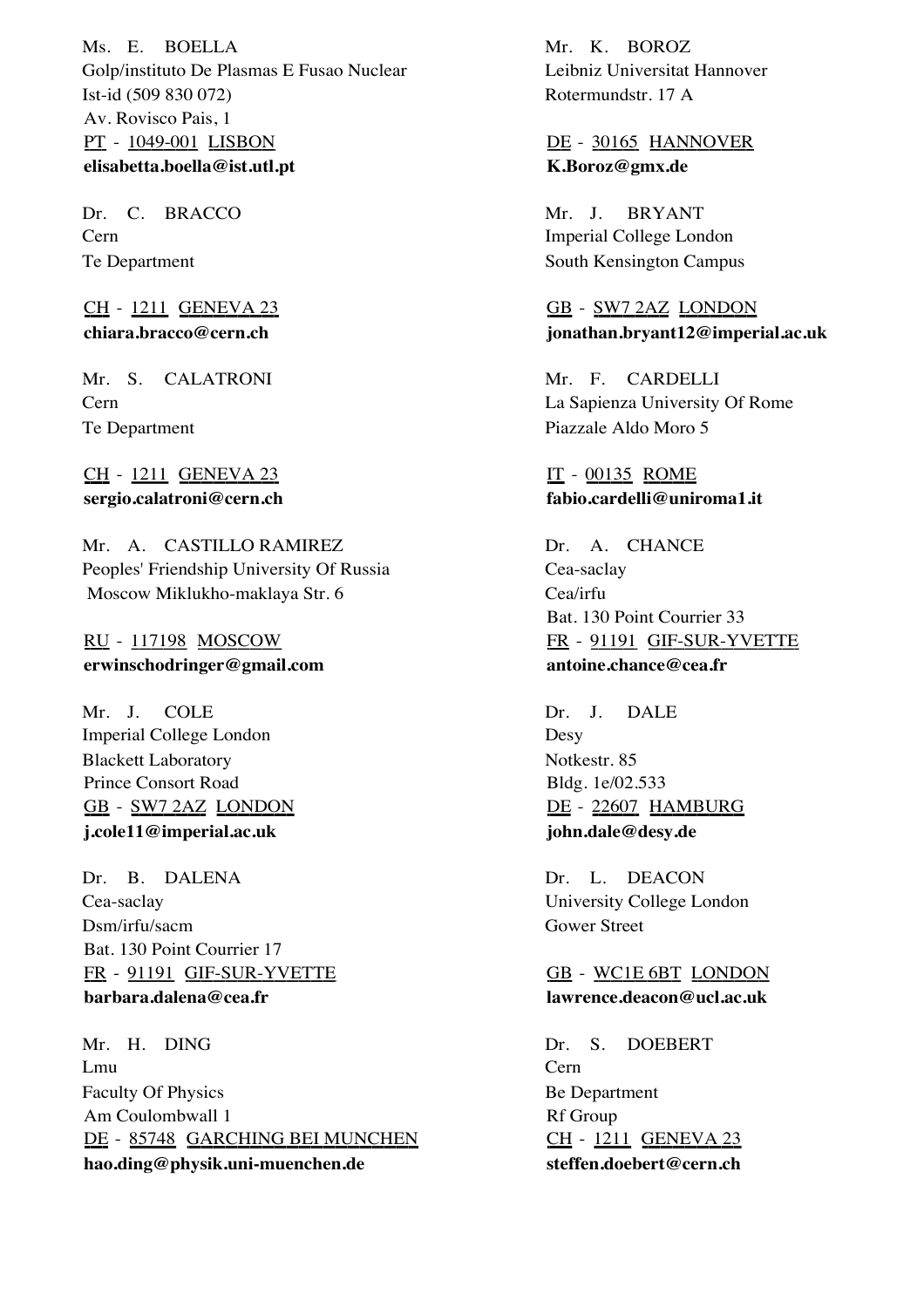Mr. A. DOEPP Centro De Laseres Pulsados Building M5 - Science Park - C/ Adaja 8 Laboratoire D'optique Appliquee ES - 37185 VILLAMAYOR **adoepp@clpu.es**

Dr. V. FEDOSSEEV Cern En Department

CH - 1211 GENEVA **Valentin.Fedosseev@cern.ch**

GALLARDO GONZALEZ Lund University Ms. I. Box 118

SE - 22100 LUND **igallardoglez@gmail.com**

Mr. S. GESSNER Slac 2575 Sand Hill Rd

US - 94025 MENLO PARK **sgess@slac.stanford.edu**

Ms. G. GIUBEGA National Institute For Laser, Plasma & Radiation Str. Atomistilor, Nr. 409

RO - 077125 MAGURELE-BUCHAREST **georgiana.giubega@inflpr.ro**

GORGISYAN Paul Scherrer Institut Mr. I.

CH - 5232 VILLIGEN PSI **ishkhan.gorgisyan@psi.ch**

Mr. E. GUILLAUME Laboratoire D'optique Appliquee Chemin De La Huniere

FR - 91761 PALAISEAU **emilien.guillaume@ensta-paristech.fr**

Mr. U. DORDA Desy Notkestrasse 82,

DE - 22607 HAMBURG **ulrich.dorda@desy.de**

Mr. F. FILIPPI University Of Roma 'la Sapienza' Via Scarpa 14 Dept. Sbai IT - 00161 ROMA **francesco.filippi@roma1.infn.it**

Mr. D. GAMBA Cern Be Department

CH - 1211 GENEVA 23 **davide.gamba@gmail.com**

Ms. A. GIRIBONO University Of Rome La Sapienza Via Scarpa 14 Dept. Sbai, IT - 00161 ROME **anna.giribono@roma1.infn.it**

Mr. L. GOLDBERG Desy Notkestrasse 85

DE - 22607 HAMBURG **Lars.Goldberg@desy.de**

GREBENYUK Desy Dr. J. Notkestr. 85

DE - 22607 HAMBURG **julia.grebenyuk@desy.de**

Mr. K. HANAHOE University Of Manchester Oxford Road

GB - M13 9PL MANCHESTER **kieran.hanahoe@postgrad.manchester.ac.uk**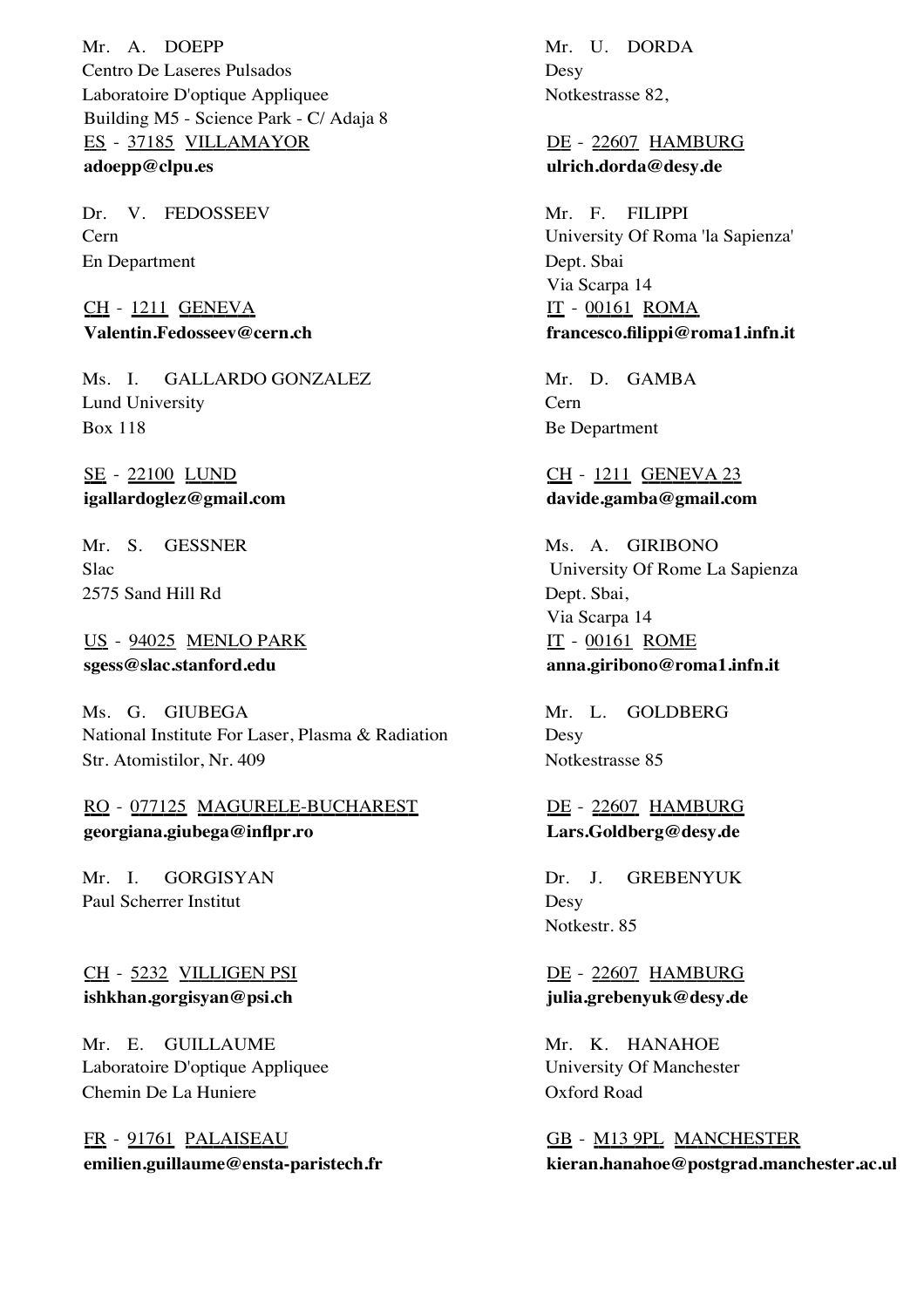Dr. C. HESSLER Cern En Department

CH - 1211 GENEVA 23 **Christoph.Hessler@cern.ch**

Ms. Y. ISRAELI Max-planck-institut Fur Physik Fohringer Ring 6

DE - 80805 MUNICH  **Yasmine.Israeli@physik.uni-muenchen.de**

Mr. R. KNIAZIEV V. N. Karazin Kharkiv National University Svobody Sq. 4

UA - 61022 KHARKIV **titannatit@yandex.ru**

Mr. C. KOSCHIEZKI Max-born Institut Berlin Anna-seghers Strasse 136

DE - 12489 BERLIN **koschitz@mbi-berlin.de**

KUMAR University Of Lucknow Dr. P. Department Of Physics

IN - 226007 LUCKNOW **punitkumar@hotmail.com**

Mr. L. LAZZARINO University Of Hamburg Luruper Chaussee 149

DE - 22761 HAMBURG **leslie.lamberto.lazzarino@desy.de**

V. LIBOV Desy Dr. Notkestrasse 85

DE - 22607 HAMBURG **vladyslav.libov@desy.de**

Mr. A. HUEBL Helmholtz-zentrum Dresden - Rossendorf Bautzner Landstrasse 400

## DE - 01328 DRESDEN **a.huebl@hzdr.de**

JONES Stfc Daresbury Laboratory Mr. J. Keckwick Lane

GB - WA4 4AD WARRINGTON **james.jones@stfc.ac.uk**

Ms. O. KONONENKO Desy Notkestrasse Str. 85

DE - 22607 HAMBURG **olena.kononenko@desy.de**

Mr. G. KOURKAFAS Desy, Zeuthen Platanenallee 6

DE - 15738 ZEUTHEN **georgios.kourkafas@desy.de**

KUSCHEL Helmholtz-insitut Jena Mr. S. Froebelstieg 3

DE - 07743 JENA **stephan.kuschel@uni-jena.de**

Mr. S. LEE Gwangi Institute Of Science And Technology ( 1 Oryong-dong, Buk-gu Room 103, Apri Building KR - 500-712 GWANGJU **parfait@gist.ac.kr**

Mr. O. LISHILIN Desy Zeuthen Platanenallee 6

DE - 15738 ZEUTHEN **osip.lishilin@gmail.com**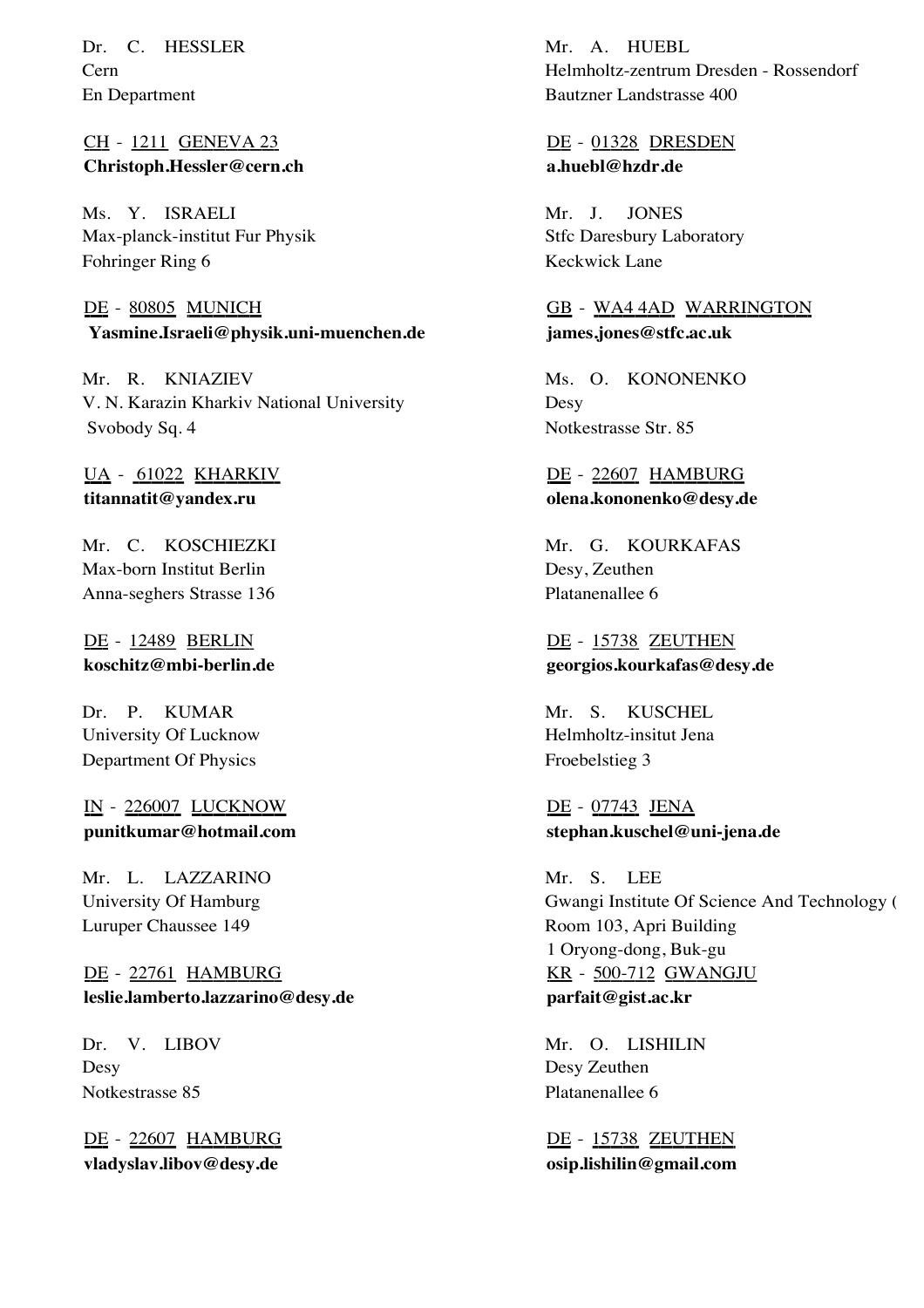Ms. J. LUIS MARTINS Golp - Instituto De Plasmas E Fusao Nuclear Av. Rovisco Pais, 1 Ist-id (509 830 072) PT - 1049-001 LISBON **jlmartins@ist.utl.pt**

Mr. S. MANDRY University College London Gower Street

GB - WC1E 6BT LONDON **s.mandry.11@ucl.ac.uk**

Dr. M. MARTYANOV Cern Sti Group En Department CH - 1211 GENEVA 23 **mikhail.martyanov@cern.ch**

MATTEI Epfl Mr. S.

CH - 1015 LAUSANNE **stefano.mattei@cern.ch**

Dr. F. MIRANDA Schlumberger 3750 Briarpark Drive

US - 77042 HOUSTON **fmiranda5@slb.com**

Mr. A. MUKHERJEE Institute For Plasma Research Near Indira Bridge, Bhat

IN - 382428 GANDHINAGAR **arghyamukherjee2000@gmail.com**

Mr. H. OLGUN Desy Notkestrasse 85

DE - 22607 HAMBURG **halil.olgun@desy.de**

Mr. A. MAITRALLAIN Cea Saclay Dsm-iramis-lidyl Bat 522 P. 147

FR - 91191 GIF SUR YVETTE **antoine.maitrallain@cea.fr**

Dr. A. MARTINEZ DE LA OSSA **Desy** Notkestrasse 85 22607 Hamburg

DE - 22607 HAMBURG **delaossa@mail.desy.de**

MASSIMO Infn Mr. F. Piazzale Aldo Moro 5

IT - 00185 ROME **francesco.massimo@uniroma1.it**

Mr. V. MINAKOV Novosibirsk State University Pirogova St. 2

RU - 630090 NOVOSIBIRSK **minakovva93@ya.ru**

**MOODY** Max Planck Institut Fur Physik Mr. J. Fohringer Ring 6

# DE - 80805 MUNICH **moody@mppmu.mpg.de**

Mr. A. OGINOV Lebedev Physical Institute Of Ras Leninskii Ave. 53

RU - 119991 MOSCOW **oginov@lebedev.ru**

Dr. C. PALMER Desy Notkestrasse 85

DE - 22607 HAMBURG **charlotte.palmer@desy.de**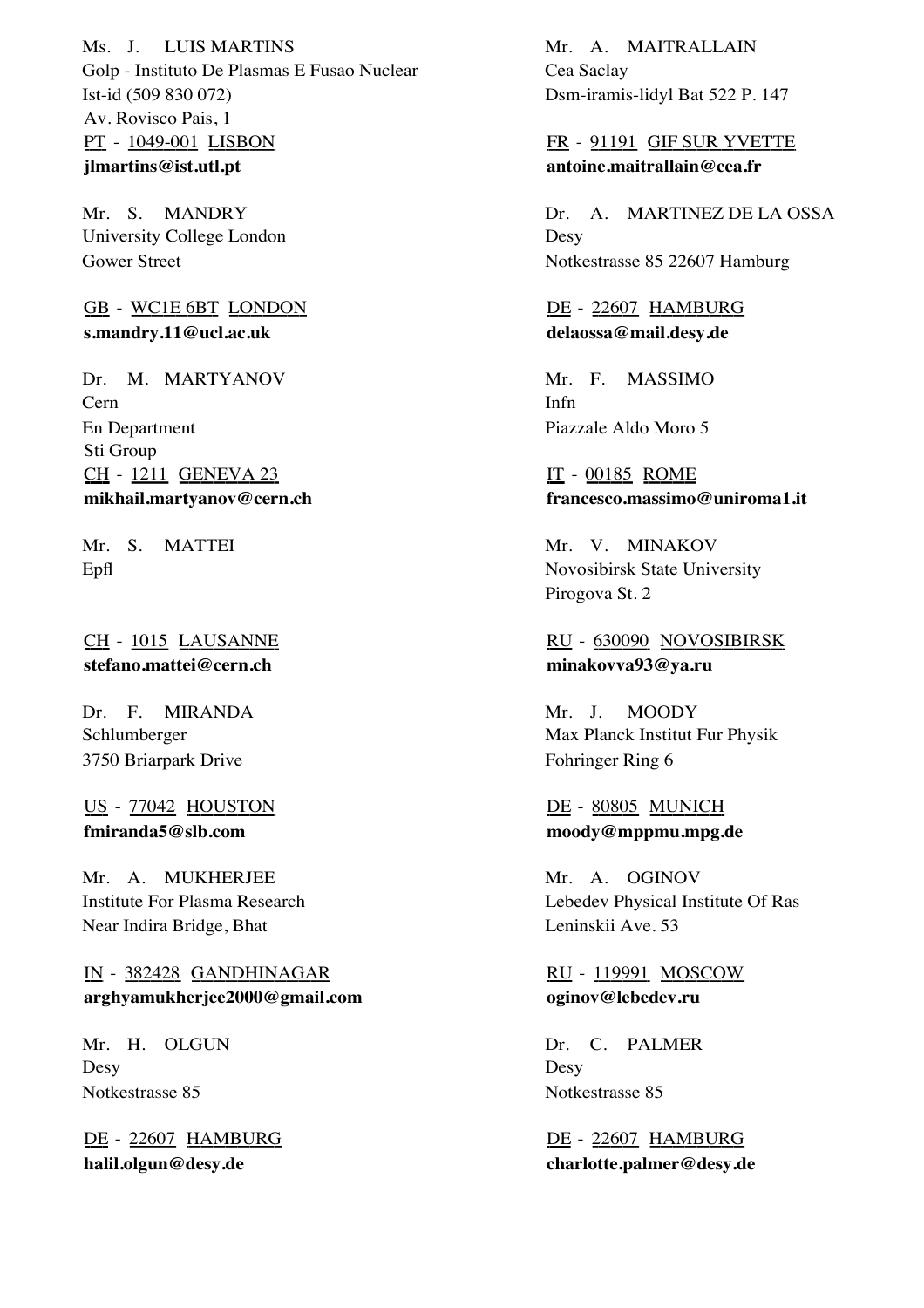Dr. A. PARDONS Cern En Department

CH - 1211 GENEVA **ans.pardons@cern.ch**

Mr. F. PLASSARD Cern Abp Group Be Department CH - 1211 GENEVA 23 **fabien.plassard@cern.ch**

Mr. K. PODER Imperial College London Prince Consort Road Blackett Laboratory GB - SW7 2BB LONDON **k.poder12@imperial.ac.uk**

Dr. R. POMPILI Istituto Nazionale Fisica Nucleare - Via Enrico Fermi 40 Laboratori Nazionali Di Frascati IT - 00044 FRASCATI (RM) **riccardo.pompili@lnf.infn.it**

Mr. K. RIEGER Max-planck-institute For Physics Fohringer Ring 6

DE - 80805 MUNCHEN **rieger@mpp.mpg.de**

SADYKOVA Juelich Research Centre Wilhelm-johnen-strasse Dr. S. Forschungszentrum Juelich Gmbh DE - 52428 JUELICH **s.sadykova@fz-juelich.de**

Ms. F. SCHLUETER Peter Gruenberg Institut (pgi-6) Wilhelm-johnen-strasse Forschungszentrum Juelich DE - 52425 JUELICH **f.schlueter@fz-juelich.de**

Dr. A. PETRENKO Cern En Department

CH - 1211 GENEVA 23 **alexey.petrenko@cern.ch**

Mr. M. POCSAI Wigner Research Centre For Physics Konkoly Thege Miklos Ut 29-33.

HU - 1121 BUDAPEST **pocsai.mihaly@wigner.mta.hu**

R. POMPILI Infn Dr. Via Enrico Fermi 40

IT - 00044 FRASCATI **riccardo.pompili@lnf.infn.it**

**POURMOUSSAVI** Desy Building 99 Cfel Mr. P. Notkestrasse 85 DE - 22607 HAMBURG **paul.pourmossavi@cfel.de**

ROMEO University Di Roma 1 La Sapienza - Infn Lnf Via Enrico Fermi, 40 Dr. S. Piazzale Aldo Moro, 5 IT - 00185 ROMA **stefano.romeo@lnf.infn.it**

SALVETER Cern Ms. F. Te Department

CH - 1211 GENEVA 23

SCHMIDT Cern Abt Group Ms. J. Te Department CH - 1211 GENEVA 23 **janet.schmidt@cern.ch**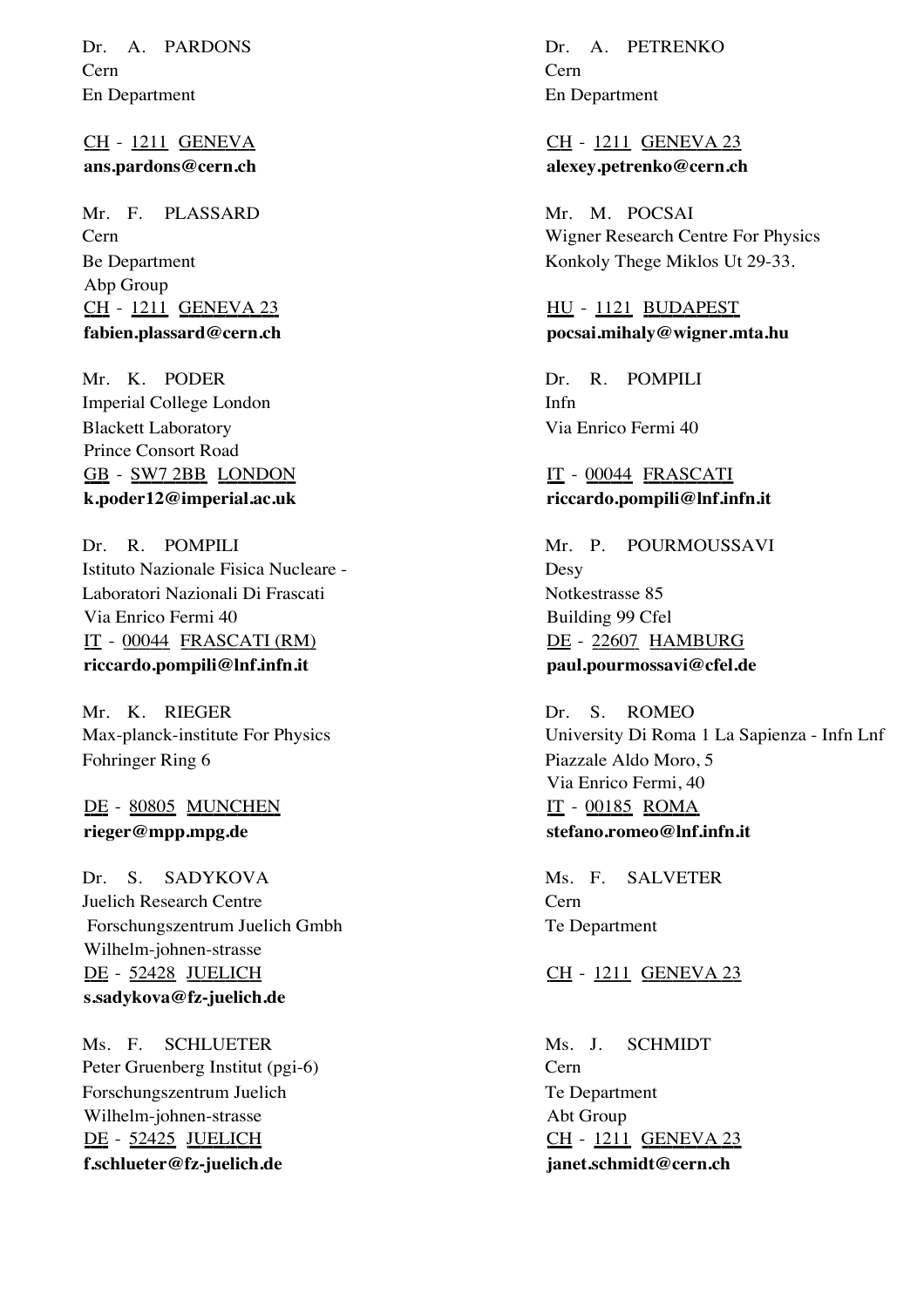Mr. N. SCHMITT Technische Universitat Darmstadt Schlossgartenstrasse 8

DE - 64289 DARMSTADT **schmitt@temf.tu-darmstadt.de**

Mr. M. SCISCIO University La Sapienza Rome Via Alfredo Casella 37

IT - 00199 ROME **massimiliano.sciscio@uniroma1.it**

Dr. A. SHARMA Eli-alps Hungary Tisza Lajos Krt 85-87

HU - 6722 SZEGED **Ashutosh.Sharma@eli-alps.hu**

Mr. N. SHUKLA Golp/instituto Do Plasma Fusao Nuclear -ist Av. Rovisco Pais, 1 Ist-id (509 830 072) PT - 1049-001 LISBON **nshukla@ist.utl.pt**

SINIGARDI Universita Degli Studi Di Bologna Dr. S. Via Irnerio 46

IT - 40126 BOLOGNA **stefano.sinigardi@gmail.com**

Mr. R. SPITSYN Novosibirsk State University 2 Pirogova Str.

RU - 630090 NOVOSIBIRSK **romanspicyn@yandex.ru**

Mr. P. TUDOR John Adams Institute St. Margarets Road St. Hugh College GB - OX2 6LE OXFORD **peter.tudor@physics.ox.ac.uk**

Mr. M. SCHWAB Institute For Optics And Quantum Electronics Max-wien-platz 1

DE - 07743 JENA **matthew.schwab@uni-jena.de**

Mr. G. SHAFIR Technion Physics Department

IL - 32000 HAIFA **shafirguy@gmail.com**

Mr. V. SHPAKOV Lnf Infn Via Enrico Fermi, 40

IT - 00044 FRASCATI **shpakov@lnf.infn.it**

Ms. D. SINGH Indian Institute Of Technology New Delhi Hauz Khas IN - 110016 DELHI **divyasingh1984@gmail.com**

Dr. E. SNEDDEN Daresbury Laboratory (stfc) Keckwick Lane Daresbury Science And Innovation Campus GB - WA4 4AD WARRINGTON **edward.snedden@stfc.ac.uk**

**TECKER** Cern Dr. F. Be Department

CH - 1211 GENEVA 23 **tecker@cern.ch**

Mr. P. TUEV Novosibirsk State University Pirogova Street 2

RU - 630090 NOVOSIBIRSK **ptuevff@gmail.com**